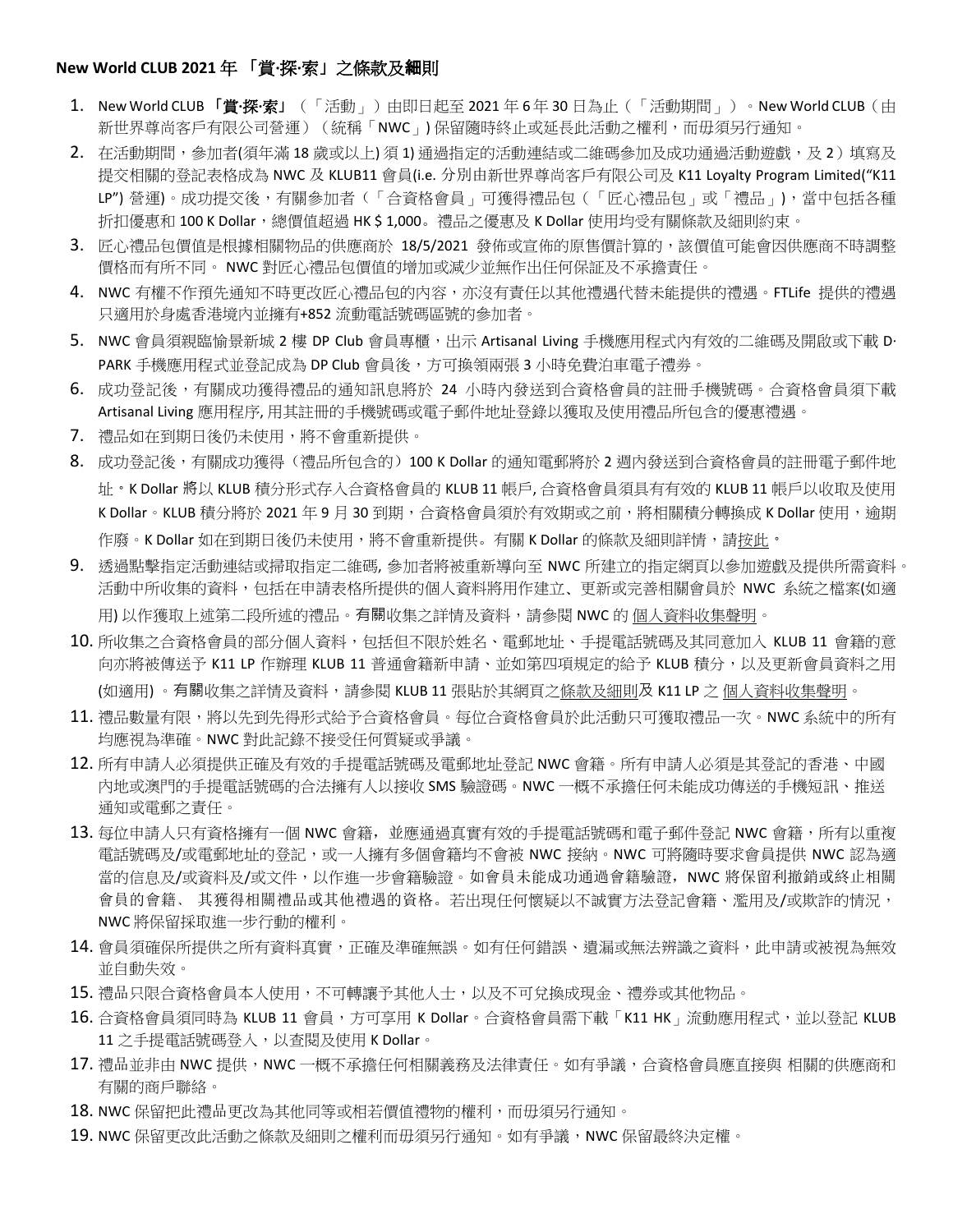- 20. 如對此活動有任何查詢,請致電 NWC 服務熱線 2138 3311 或電郵至 [enquiry@newworldclub.com.hk](mailto:enquiry@newworldclub.com.hk)。服務時間為上午 9 時至下午 6 時。
- 21. 如對 K Dollar 之使用方法有任何查詢,請電郵至 [kdollar@K11.com](mailto:kdollar@K11.com) 或致電 KLUB 11 服務熱線 3892 3998。服務時間為上 午 10 時至晚上 10 時。
- 22. 如本條款及細則之中英文版本有任何不一致或含糊之處,概以英文版本為準。
- 23. 本條款及細則受香港法律約束並據其進行解釋。如有爭議,任何一方均不可撤銷地同意接受香港法院之非專屬管轄權。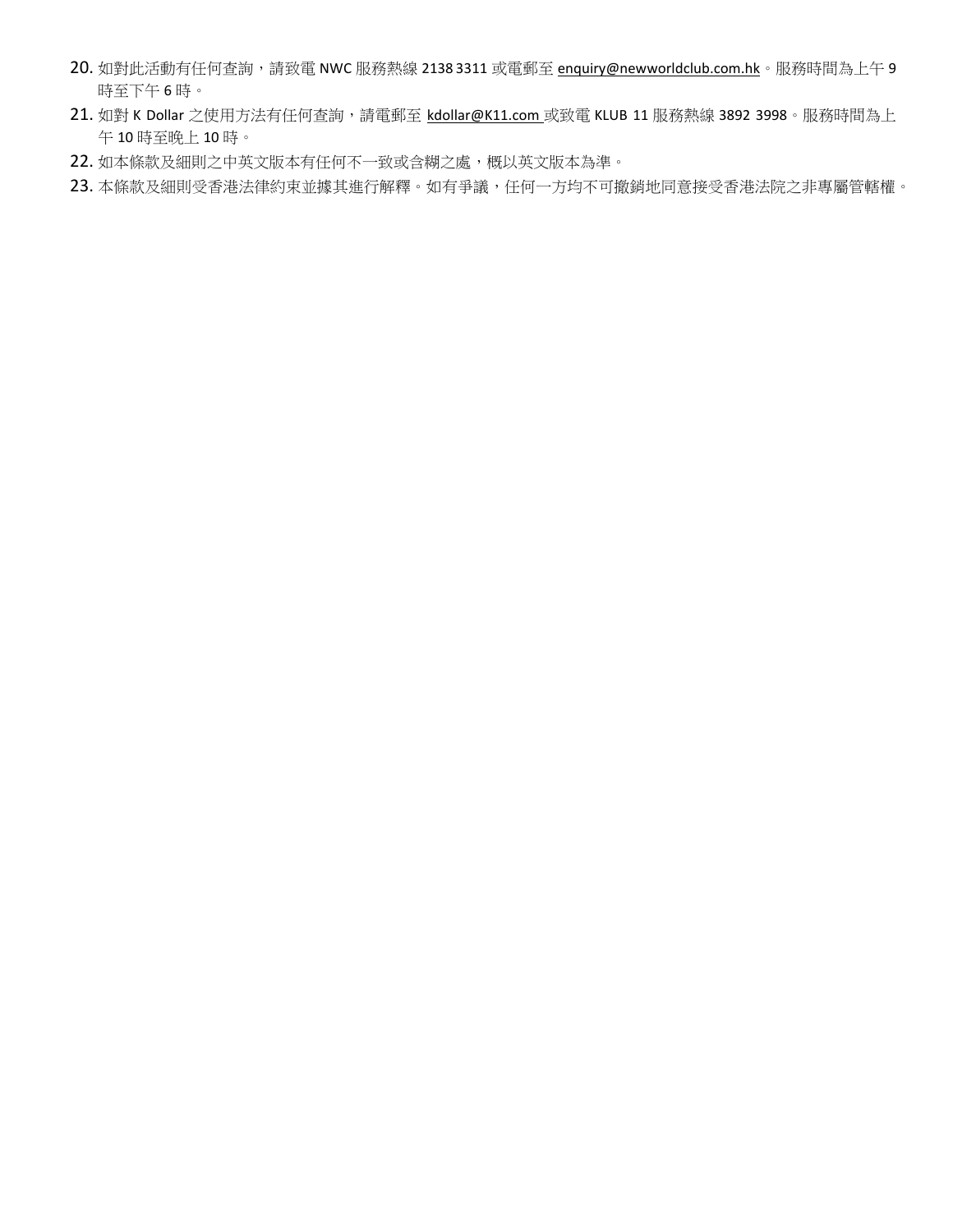## **Terms and Conditions of New World CLUB "Privilege Hunt" Campaign:**

- 1. New World CLUB "Privilege Hunt" Campaign ("Campaign") is open from now till 30 June 2021 ("Campaign Period"). New World CLUB (operated by New World Loyalty Programme Limited) (collectively "NWC") reserves the right to terminate or extend the Campaign anytime without prior notice.
- 2. During the Campaign Period, participants (who must be individuals aged 18 or above) shall 1) join and successfully pass the Campaign game via designated Campaign link or QR code, and 2) join NWC and KLUB 11 (i.e. the loyalty programmes operated by New World Loyalty Programme Limited and K11 Loyalty Program Limited ("K11 LP") respectively) by completing the corresponding designated registration form. Upon successful submission, the concerned participants ("Qualified Members") will be eligible to get a gift pack ("Artisanal Gift Pack" or "Incentive") including various discount offers and 100 K Dollars, with total perceived value at over HK\$1,000. Terms and Conditions apply to the offers and K Dollars as included in the Incentive.
- 3. The value of the Artisanal Gift Pack is calculated based on the original selling price as published or announced by the suppliers of the relevant items as of 18/5/2021, and such value may vary due to price adjustments by the suppliers from time to time. NWC gives no warranty and shall not be responsible for the increase or reduction of the value of the Artisanal Gift Pack.
- 4. NWC may change the content of the Artisanal Gift Pack ("offers")\_ from time to time without prior notice, and shall have no obligation to substitute any offers that are not available. The offer provided by FTLife is only available to participants that are physically located within Hong Kong and have a registered mobile number with the area code +852.
- 5. NWC member shall proceed to DP Club Counter on L2, D‧PARK in person and present a valid QR code via the Artisanal Living app; open or download DPARK mobile APP and register as DP Club member for redeeming 2 pieces of 3-hour free parking e-Voucher.
- 6. Upon successful submission, an Incentive Notification MMS Message will be sent to the registered mobile phone number of Qualified Members **in 24 hours**. To get and use the discount offers as included in the Incentive, Qualified Member shall download or login the Artisanal Living app via his or her registered mobile phone number or email address.
- 7. The Incentive will not be re-credited if it is unused after the expiry date.
- 8. Upon successful submission, a notification email from NWC on the 100 K Dollars (as included in the Incentive) will be sent to the registered email address of Qualified Members **in 2 weeks**. The K Dollars will be credited to Qualified Members' KLUB 11 Member account in the form of KLUB Points. Qualified Members shall possess a valid KLUB 11 Member account in order to obtain and use the K Dollars. The expiry date of the KLUB Points will be on 30 September 2021 and must be converted to K Dollars prior to expiry. The KLUB Points will not be re-credited if it is unused after the expiry date. For more information and the terms and conditions about K Dollars, please CLICK HERE.
- 9. By clicking the designated Campaign link or scanning designated QR code, the participants will be re-directed to a designated web page created by NWC for the game and information collection. For the purpose of getting the Incentive as stipulated in paragraph 2 above, the information collected from the Campaign, including personal information provided at the registration form will be used for creating, updating or completing the member's profile in NWC's system (if applicable). For details and information of such collection, please refer to th[e Personal Information Collection Statement of NWC.](https://www.newworldclub.com.hk/uploads/files/NWC_PICS_ENG.PDF)
- 10. For the purpose of creating new KLUB 11 account and crediting of KLUB Points as stipulated in paragraph 8 above, and for profile updating of KLUB 11 members (where applicable), part of the personal information collected from Qualified Members, including but not limited to name, email address, mobile phone number and consent to join KLUB 11 Membership will also be transferred to K11 LP. For details and information of such collection, please refer to the [KLUB 11 programme Terms and](https://klub-11.com/program-terms-and-conditions/)  [Conditions](https://klub-11.com/program-terms-and-conditions/) as posted on its website and the [Personal Information Collection Statement of K11LP.](https://klub-11.com/privacy-policy/)
- 11. The quota of Incentive is limited and will be awarded to Qualified Members on a first-come-first-served basis. Each Qualified Member is only eligible to receive the Incentive once during this Campaign. All entries in the system records of NWC shall be deemed to be accurate and NWC shall not accept any challenge or dispute on such records.
- 12. All applicants shall provide correct and valid mobile phone number and email address for NWC membership registration. The applicants must be the legitimate owner of the registered mobile phone number at Hong Kong, Mainland China or Macau to receive an SMS authentication code. NWC shall take no responsibility for any undelivered SMS, push notifications or emails.
- 13. Each individual person shall only be eligible for one New World CLUB membership, and shall register for New World CLUB membership by authentic and valid mobile phone number and email address. Duplicate registration with the same mobile phone number and/or email address, or the holding of more than one membership account by the same individual will not be accepted by NWC. NWC may at any time require members to undertake account verification by providing information and/or documents as NWC deems appropriate. NWC reserves the right to suspend or terminate a member's account, or forfeit any entitlements to the Incentives or other privileges, for failure to complete a verification process. Should there be